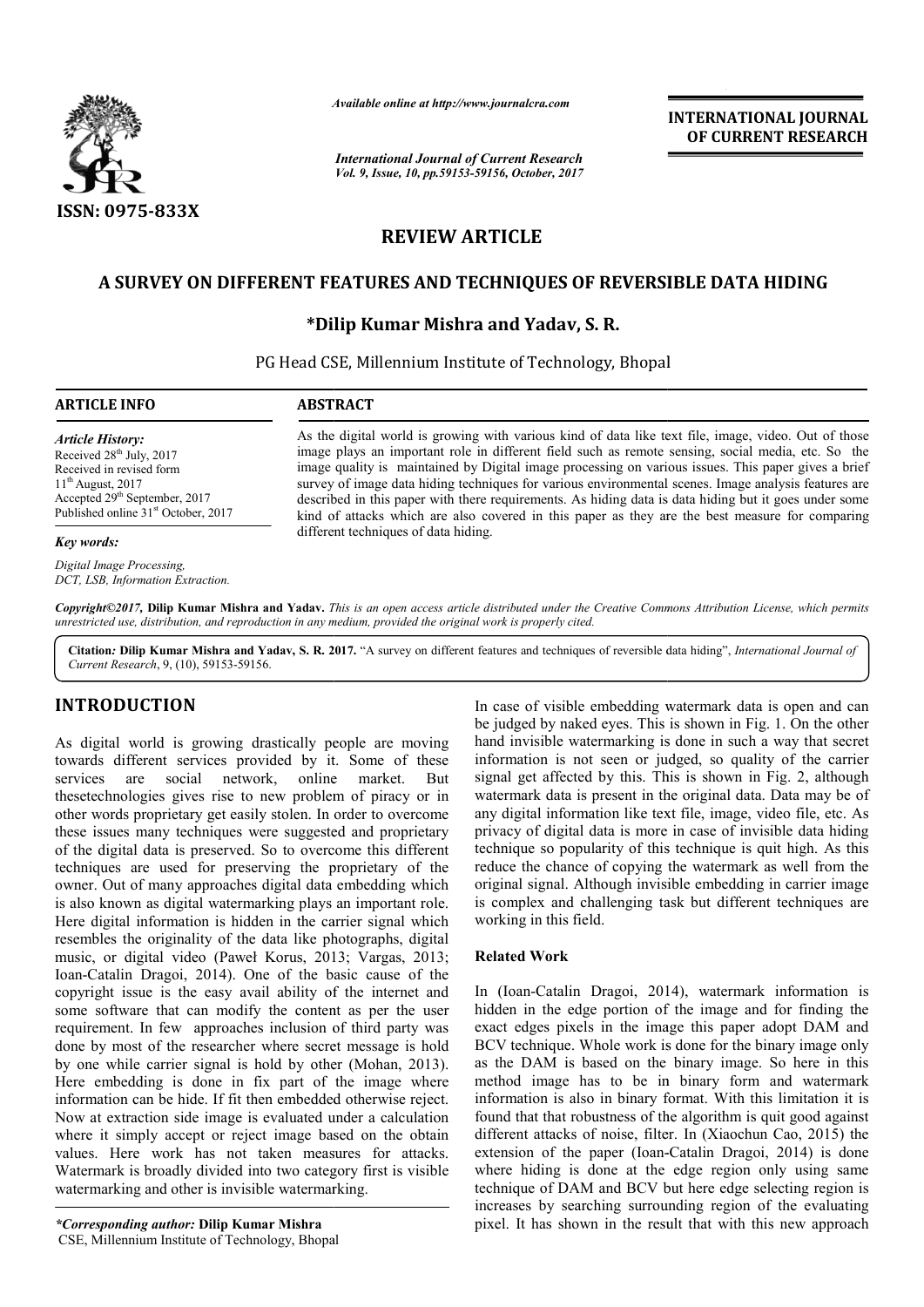robustness increases and the watermark information can be increased in the original image.



**Fig. 1. Visible watermark in image data**



**Fig. 2. Invisible watermark in image data**

In (Nallagarla.Ramamurthy, 2012), new concept is developed which is termed as content reconstruction using self embedding, here watermark image is embedded in the original image using fountain coding algorithm, where multiple packets are designed for the network. So if some of the packet get corrupted by the attack then rest of the packets are used for regenerating the original watermark. As this method cover different attacks on the image and recover watermark in original condition up to few level of attack. One problem is that after embedding image get transformed in fountain codes packet but embedded image is not available for the user to display and it get reconstructed into original only by decoding the fountain codes. So this algorithm is beneficial for data transferring purpose only. In (Elgamal, 2013) instead of embedding the external watermark image, original image is so utilize in the algorithm that it will generate its own watermark bits for the image. This paper focus on the image expansion where spatial domain is used for embedding and supporting information is stored for the image which is required during extraction. Robustness of the image is done against

compression attack and scaling is also covered. But to cover both intra-codeblock and inter-codeblock methods are utilized. In [1,2] during embedding the algorithm uses DWT technique and modulus method for the pixel position selection. At the extraction end embedded image with some supporting information is supplied for generating the original image and watermark bits. This recovery of original watermark is reversible watermarking scheme. In (Priya Porwal, Apr-2014). K-SVD is adopted as the trainer. For the room preserved self embedded image generate the encrypted image i.e. by a stream cipher, such as RC4. Data Hiding in Encrypted Images: Once the encrypted image is received, the data hider can embed secret data for management or authentication requirement. The embedding process starts with locating the encrypted version of area. Since the image owner has embedded the position of the first room preserving patch and the room size for each patch in the encrypted image, it is effortless for the data hider to know where and how many bits they can modify.

#### **Features for Data hiding**

As Image is collection or sequence of pixel and each pixel is treated as single value which is a kind of cell in a matrices. In order to identify an object in that image some features need to be maintained as different object have different feature to identify them which are explained as follows:

**Color feature:** Image is a matrix of light intensity values, these intensity values represent different kinds of color. so to identify an object color is an important feature, one important property of this feature is low computation cost. Different Image files available in different color formats like images have different color format ranging from RGB which stand for red, green, and blue. This is a three dimensional representation of a single image in which two dimensional matrix represent single color and collection of those matrix tends to third dimension. In order to make intensity calculation for each pixel gray format is used, which is a two dimensional values range from 0 to 255. In case of binary format which is a black and white color matrix whose values are only 0 or 1. With the help of this color feature face has been detected efficiently in (Priya Porwal,Apr–2014).



**Fig. 3. Represent the HSV (Hue Saturation value) format of an image.**

**Edge Feature:** As image is a collection of intensity values, and with the sudden change in the values of an image one important feature arises as the Edge as shown in Figure 4. This feature is used for different type of image object detection such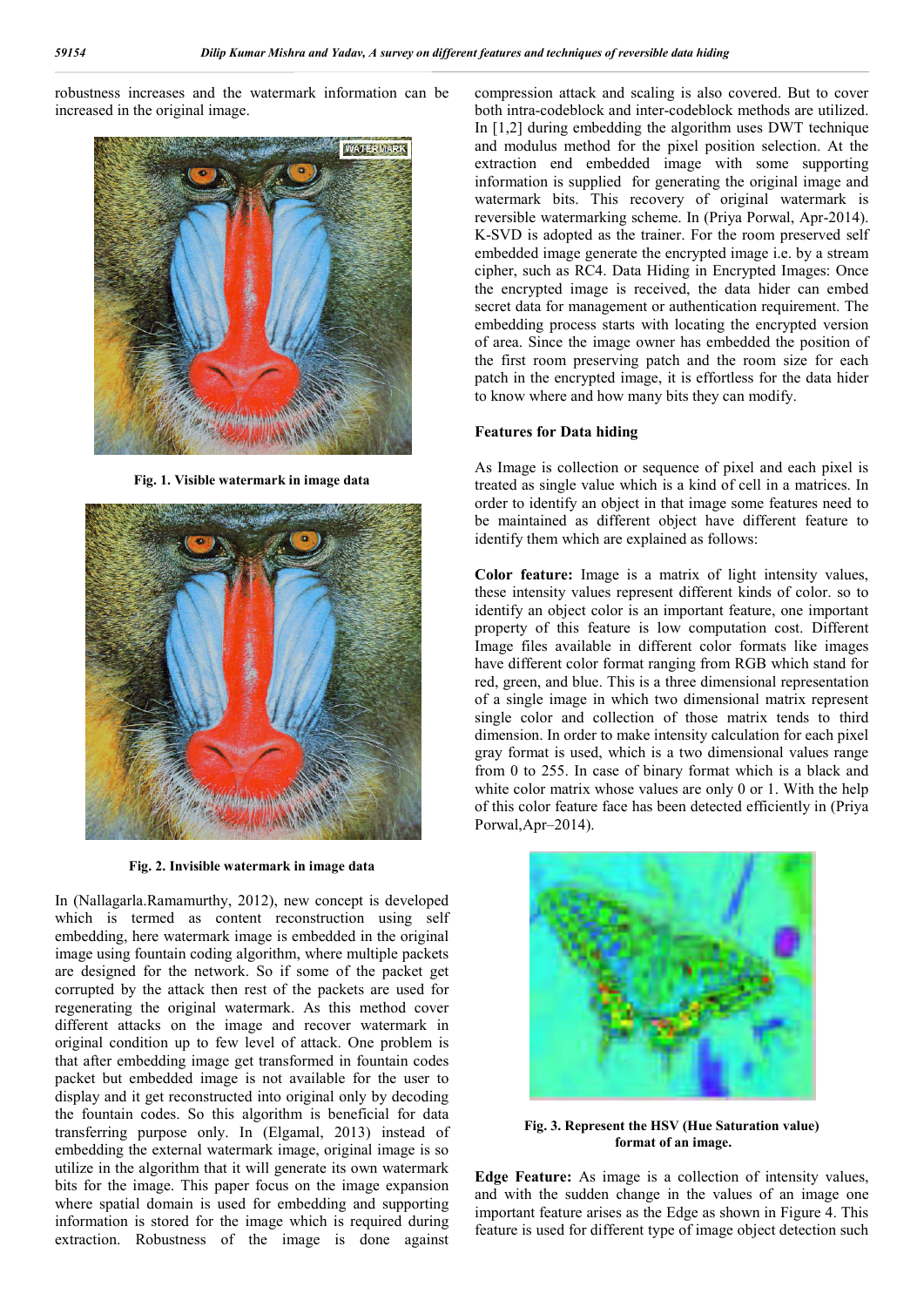as building on a scene, roads, etc (Nallagarla. Ramamurthy, 2012). Many algorithm has been developed to effectively point out all the images of the image or frames which are Sobel, perwitt, canny, etc. out of these algorithms canny edge detection is one of the best algorithm to find all possible boundaries of an images.



**Fig. 4. Represent Edge feature of an image**

**Texture Feature :** Texture is a degree of intensity difference of a surface which enumerates properties such as regularity and smoothness (Mr Mohan, 2013), Compared to color space model, texture requires a processing step. The texture features on the basis of color are less sensitive to illumination changes as same as to edge features.

**Corner Feature:** In order to stabilize the video frames in case of moving camera it require the difference between the two frames which are point out by the corner feature in the image or frame. So by finding the corner position of the two frames one can detect re-size the window in original view. This feature is also used to find the angles as well as the distance between the object of the two different frames. As they represent point in the image so it is used to track the target object.



**Fig. 5. Represent the corner feature of an image with green point**

#### **Watermark Attacks**

As video moves from one place to another by a network. So movement of video makes various changes in the original data. So it is required that data hiding or data hiding technique should be robust against various attacks which is described in following points.

**Noise Attack**: This is very common problem in the transfer channel where information is sent in the data consist of some other information. So merging with other data causes small change in data which is termed as noise in the original signal. In experiment different noise producing function is used for adding these noise in the data such as : Gaussian Noise Attack, Salt & Pepper Noise, Speckle Noise Attack, etc.

**Filter Attack**: In this type of attack as different servers act as the mediator for passing the information from sender to receiver end so filter used in those server make few changes in the data. This is term as filter attack. In experiment same type of attack is done by applying the filters such as average filter, motion filter, sharpen filter, etc (Elgamal, 2013 and Nallagarla.Ramamurthy, 2012).

**Compression Attack**: In various case when data is compressed for different requirement information hidden in the video get loss. So algorithm should be protective against such type of compression attacks. Some times due to change in video format different compression algorithm uses different frame compression technique (Nallagarla.Ramamurthy, 2012). Some filtering attacks are: MP4compression, MPEG compression, etc.

**Scene Swapping:** This is counted as temporal attack where video frame are swapped with its own frame. In this type of attack correlation between the watermark extraction get loss and extracted frame get highly affected so data hiding algorithm which was depend on frame sequence is not robust against this attack.

#### **Conclusions**

With the high demand of image in various fields researchers get attracted for analysis. This paper cover various approaches of image data hiding. As unfavorable weather condition make high data loss, so recovering of those is done by extracting features from the image. It is also obtained that color and edge feature plays an important role for image data hiding. Here frequency based water marking technique is good for invisible embedding, but low data is embedded in the image. In future a perfect algorithm is required with good feature combination which can extract information in presence of attack as well.

#### **REFERENCES**

- Angela Piper1, Reihaneh Safavi-Naini. "Scalable Fragile Data Hiding For Image Authentication". IET Inf. Secur., 2013, Vol. 7, Iss. 4, Pp. 300–311
- Elgamal, A.F., N.A.Mosa, W.K.Elsaid A Fragile Video Data Hiding Algorithm For Content Authentication Based On Block Mean And Modulation Factor International Journal Of Computer Applications (0975 – 8887) Volume 80 – No.4, October 2013.
- Ioan-Catalin Dragoi, Member, IEEE, And Dinu Coltuc . "Local-Prediction-Based Difference Expansion Reversible